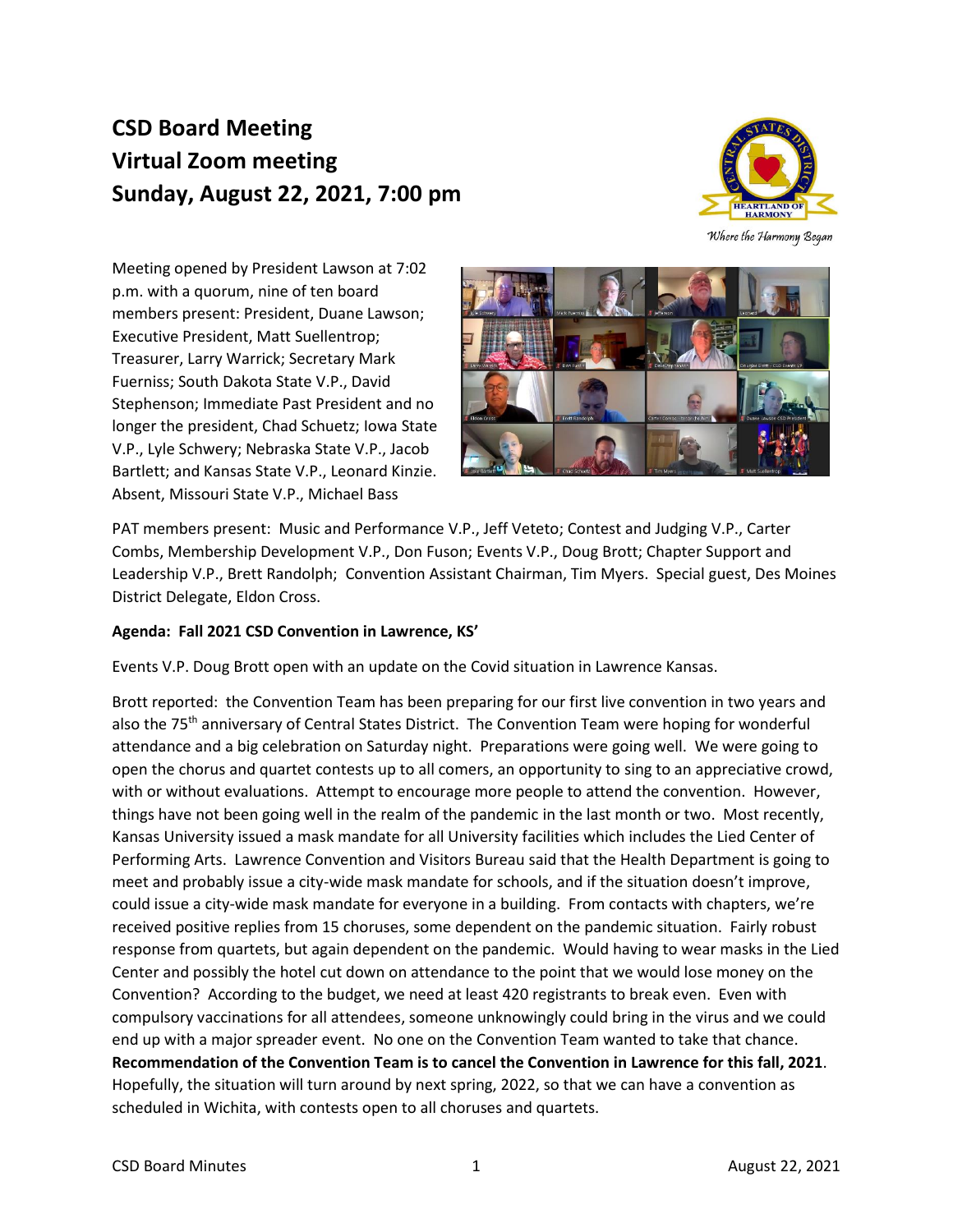Brott answered Veteto's question, performers on stage could remove their masks while performing but would have to maintain social distancing and replace masks after performing. A different venue and date would have to be used for a quartet only type event. Cost of the Lied Center and hotels would make such an event prohibitive.

Both the Lied Center and the Double Tree Hotel have waived any fees or penalties in the contracts associated with the event because of the pandemic. The reason they are making these concessions is partly due to the fact that the Lied Center would like for us to use their facilities in the Fall of 2022, Fall of 2023 and Fall of 2024. Our dates would work for them. The Lied Center has us penciled in for these dates and the Double Tree will work with us. Although we are scheduled for Altoona, IA in the Fall of 2022, Prairie Meadows said that if we let them know before the end of August, 2021, they will let us out of our contract with them without penalties. Another proposal by the Convention Team is to use Lied Center in Lawrence for Fall of 2022, Fall of 2023 and Fall of 2024. Host Chapter for the Altoona Convention, Des Moines, have not been in the discussions, until tonight. Brott suggested that perhaps Metro Kansas City and Des Moines could be co-chairs for the convention in Lawrence in Fall of 2022. Keeping the Convention in one place does not preclude other chapters from being hosts.

Fall 2021 Convention registrations could be reimbursed. Suellentrop will send out instructions to those that have registered. Registrants would have the option of donating their registration fee to the District. Double Tree Hotel will cancel reservations and issue refunds. President Lawton stated that over half the Districts will not be having their fall convention. C&J V.P. Combs said senior quartets attempt to qualify for International by submitting a video, competing in a district that is having a contest. CSD already has four choruses that have already qualified for a pervious International contest, as well as the Recruits mixed chorus. Other choruses could qualify by submitting a video, competing in the Spring, or travel to a neighboring district to compete. No word for senior chorus. Membership Development V.P. Fuson encouraged the board to get input/feedback from chapters. Suellentrop answered that we have received feedback from thirty-four chapters.

**EVP Matt Suellentrop moved that the District cancel the Fall 2021 Convention/Contest scheduled to be held in Lawrence, Kansas in October 2021. Motion seconded by Leonard Kinzie. Motion passed 9 – 0, (one voting board member absent).**

Treasurer Warrick will start putting together a **budget** for 2022.

Immediate Past President Schuetz is putting together slate of **nominees for Kansas and Iowa State Vice President positions**. He has one confirmed candidate for Iowa and one confirmed and one potential candidate for Kansas. Difficult to get contact information from BHS Member Center.

If we can **withdraw from Altoona, IA** in the next nine day, by the end of August, 2021, we will have no penalty. Schuetz pointed out that to date, there has been no conversation with representatives from Des Moines Chapter. Warrick and Schwery, speaking for Des Moines, stated Des Moines Board, while looking forward to hosting the convention in Altoona, has not begun putting together a convention